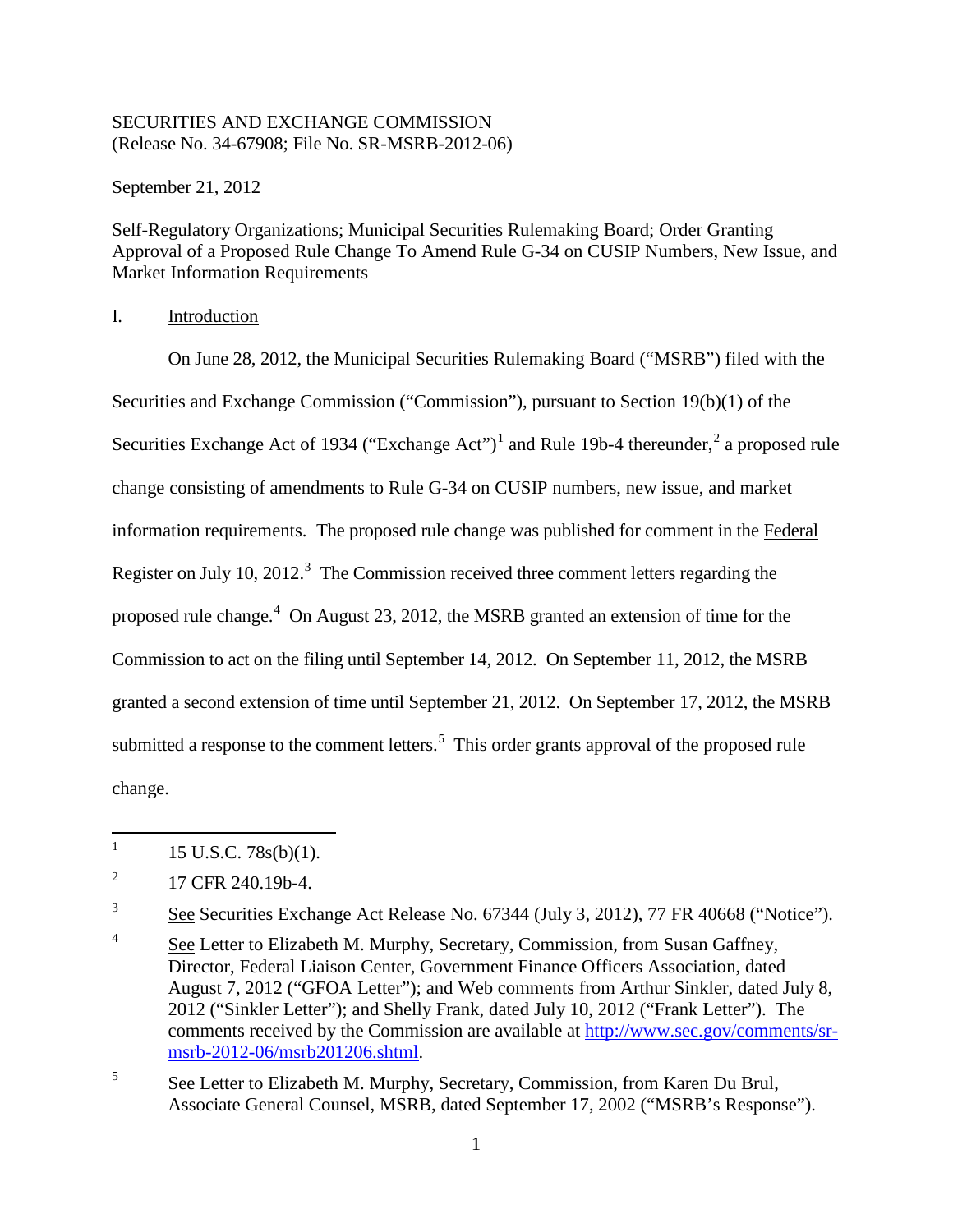## II. Description of the Proposed Rule Change

<span id="page-1-4"></span>The MSRB proposes to add new subsection (iv) to Rule G-34(a) to prohibit any broker, dealer, or municipal securities dealer from using the term "not reoffered" or other comparable term or designation (e.g., "NRO") without also including the applicable price or yield information about the securities in any of its written communications, electronic or otherwise, sent by it or on its behalf from and after the time of initial award of a new issue of municipal securities.<sup>[6](#page-1-0)</sup> For purposes of MSRB Rule G-34 $(a)(iv)$ , the "time of initial award" means the earlier of (A) the "Time of Formal Award" as defined in MSRB Rule G-34(a)(ii)(C)(1)(a),<sup>[7](#page-1-1)</sup> or (B) if applicable, the time at which the issuer initially accepts the terms of a new issue of municipal securities subject to subsequent formal award. The prohibition would not apply to communications occurring prior to the time of initial award of a new issue of municipal securities.<sup>[8](#page-1-2)</sup> According to the MSRB, the proposed rule change will prohibit certain communications that hinder price and market transparency, as well as facilitate new issue price discovery.<sup>[9](#page-1-3)</sup>

<span id="page-1-0"></span> 6 See Proposed MSRB Rule G-34(a)(iv).

<span id="page-1-1"></span><sup>7</sup> MSRB Rule G-34 $(a)(ii)(C)(1)(a)$  defines "Time of Formal Award" as "for competitive issues, the later of the time the issuer announces the award or the time the issuer notifies the underwriter of the award, and for negotiated issues, the later of the time the contract to purchase the securities from the issuer is executed or the time the issuer notifies the underwriter of its execution."

<span id="page-1-2"></span><sup>8</sup> See Notice, supra note [3,](#page-0-5) at 40668. The MSRB also proposes to delete existing subsection (e)(iii) of MSRB Rule G-34, which includes provisions for compliance by dealers with certain registration and testing requirements previously applicable with respect to the start-up phase in 2008 of the New Issue Information Dissemination System ("NIIDS") operated by the Depository Trust and Clearing Corporation ("DTCC"). The MSRB believes this amendment will streamline Rule G-34 by eliminating language from the Rule that no longer has any effect. See id. at 40669.

<span id="page-1-3"></span><sup>9</sup> See id. at 40669.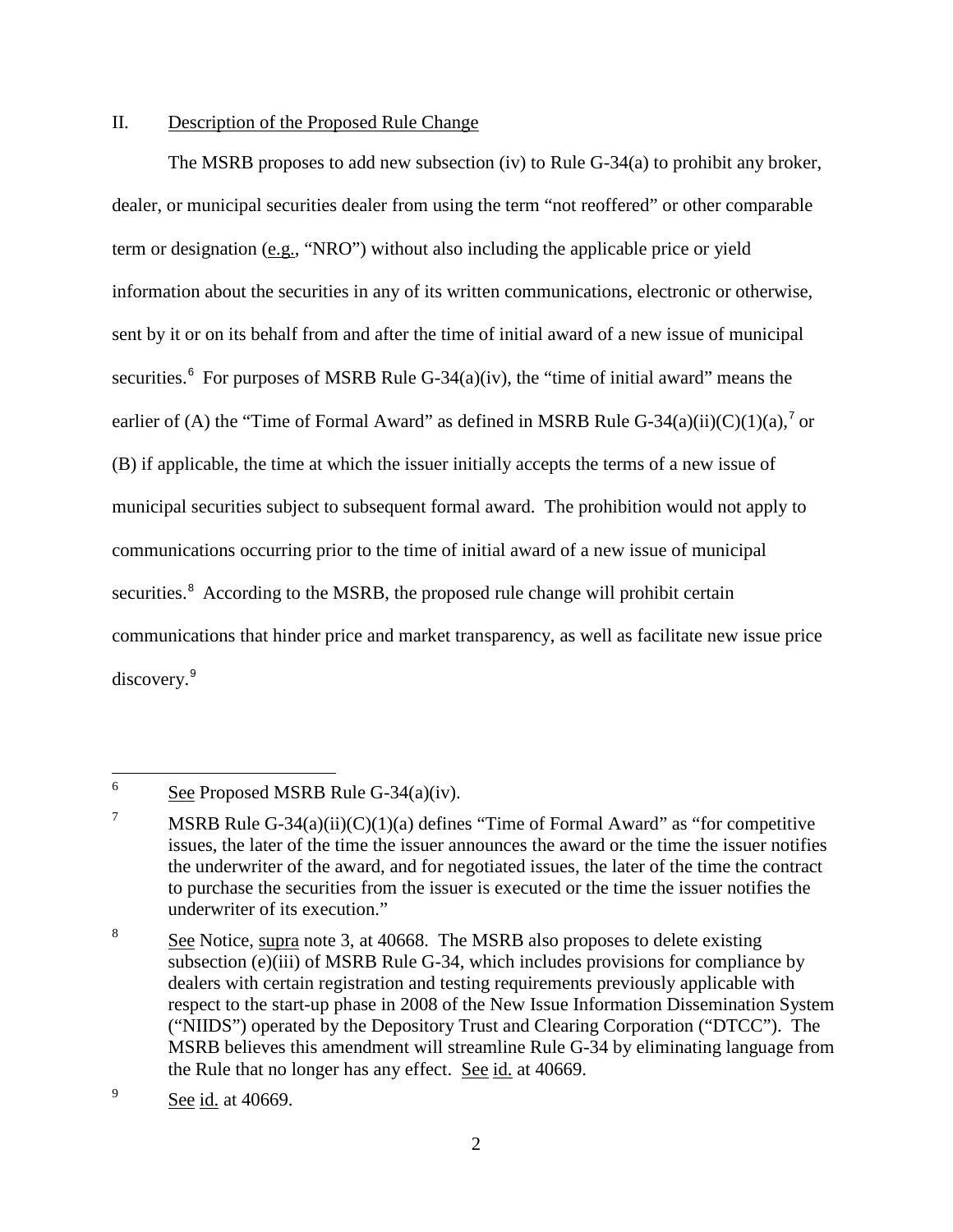MSRB Rules G-32 and G-34 set forth the reporting requirements for new issues of municipal securities. MSRB Rule G-32 requires underwriters to submit to the MSRB's Electronic Municipal Market Access ("EMMA®") system certain information about the new issue, including the initial offering price or yield of all maturities, on or prior to the date of first execution.<sup>[10](#page-2-0)</sup> This information becomes available to the public on the EMMA website and to information vendors and other market participants through subscription services immediately upon submission and typically by the end of the date of first execution.<sup>[11](#page-2-1)</sup> MSRB Rule G-34 requires underwriters, with certain exceptions, to report to NIIDS certain information about new issues of municipal securities within two hours following the Time of Formal Award,<sup>[12](#page-2-2)</sup> including the initial price or yield at which each maturity of the new issue of municipal securities was sold.<sup>[13](#page-2-3)</sup>

While MSRB Rules G-32 and G-34 require underwriters to provide initial offering price or yield for all maturities, including those that are not reoffered, and prohibit underwriters from using the designation of NRO in their submissions, the rules do not prevent underwriters or other parties acting on the underwriters' behalf from substituting the designation of NRO for the initial offering price or yield for applicable maturities when sending information regarding a new issue

<span id="page-2-0"></span><sup>10</sup> See MSRB Rule G-32(b)(vi)(C)(1)(a).

<span id="page-2-1"></span><sup>&</sup>lt;sup>11</sup> See Notice, supra note [3,](#page-0-5) at 40669. In addition, while MSRB Rule G-14 requires dealers, with limited exceptions, to report the actual prices at which municipal securities are sold to the MSRB's Real-time Transaction Reporting System within 15 minutes of the time of trade, in many cases initial trades by syndicate or selling group members executed on the first day of trading at the published list offering price may be reported by the end of the day. See id. at 40669 n.4.

<span id="page-2-2"></span><sup>&</sup>lt;sup>12</sup> See supra note [7.](#page-1-4)

<span id="page-2-3"></span><sup>&</sup>lt;sup>13</sup> See MSRB Rule G-34(a)(ii)(C). DTCC disseminates this information to its subscribers, including market participants and information vendors, upon submission by underwriters for dissemination, typically within two hours following the Time of Formal Award. See Notice, supra note [3,](#page-0-5) at 40669.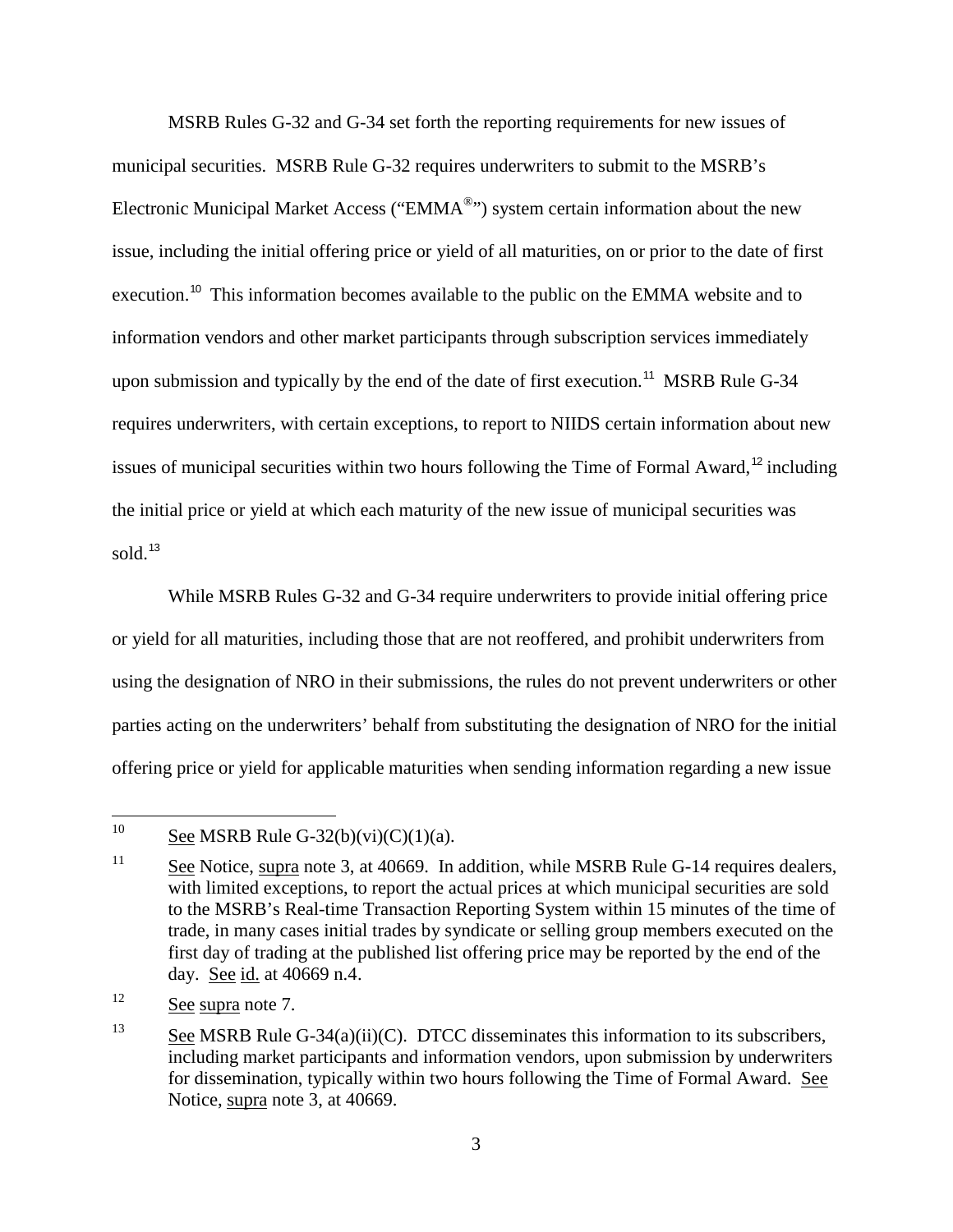directly to third-party vendors.<sup>[14](#page-3-0)</sup> According to the MSRB, the proposed rule change would result in information about the initial offering prices or yields for NRO maturities being included in any communication to or from third-party venders from and after the time of initial award.<sup>[15](#page-3-1)</sup>

## III. Summary of Comments Received and the MSRB's Response

The Commission received three comment letters on the proposed rule change.<sup>16</sup> One commenter generally supported the proposed rule change but stated that underwriters should be required to provide yield information.<sup>[17](#page-3-3)</sup> The other two commenters raised issues that were not directly on point with the subject of the proposed rule change. Accordingly, the concerns raised in those comment letters are not addressed here.<sup>[18](#page-3-4)</sup>

As stated above, one commenter opined that there should be mandatory reporting of yield data.[19](#page-3-5) The commenter reasoned that reporting just the maturity's price data requires issuers and investors to calculate the corresponding yield, which makes the information less useful to issuers

<span id="page-3-0"></span><sup>14</sup> See id. at 40669. Third-party vendors may then disseminate the new issue information, including the NRO designation without accompanying initial offering price or yield, to their subscribers shortly after receipt, and frequently before the complete initial offering price or yield information becomes available through NIIDS or the EMMA system. See id.

<span id="page-3-1"></span> $15$  See id.

<span id="page-3-2"></span><sup>16</sup> See supra note [4.](#page-0-6)

<span id="page-3-3"></span><sup>&</sup>lt;sup>17</sup> See GFOA Letter.

<span id="page-3-4"></span><sup>&</sup>lt;sup>18</sup> For instance, the Frank and Sinkler Letters, as well as the GFOA Letter, stated that the timeframe for submitting pricing information should be shorter. Moreover, the Frank and Sinkler Letters encouraged release of scales before the pricing of a new issue is final and for retail investors to be able to purchase municipal securities at the issue price. Although the comments are not addressed here, those comments, as well as the MSRB's Response, are available at [http://www.sec.gov/comments/sr-msrb-2012-](http://www.sec.gov/comments/sr-msrb-2012-06/msrb201206.shtml) [06/msrb201206.shtml.](http://www.sec.gov/comments/sr-msrb-2012-06/msrb201206.shtml)

<span id="page-3-5"></span><sup>&</sup>lt;sup>19</sup> See GFOA Letter.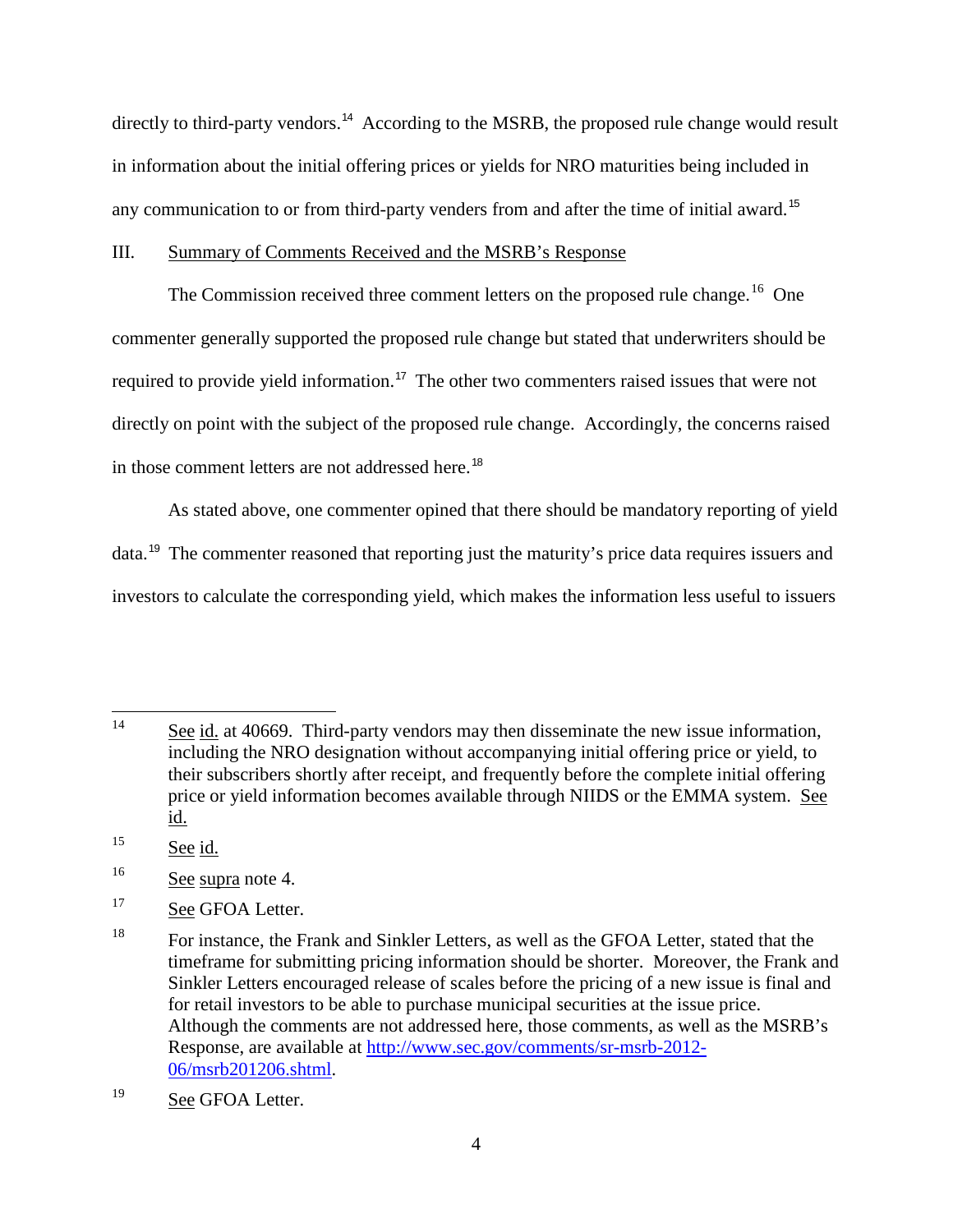and investors.[20](#page-4-0) According to the commenter, the MSRB would take positive steps toward transparency and a more efficient market by requiring yield data.<sup>[21](#page-4-1)</sup>

In its response, the MSRB stated that it is not requiring yield, rather than price or yield, because such a stipulation would create an inconsistency with other MSRB rules and the MSRB's information systems.<sup>[22](#page-4-2)</sup> The MSRB stated that it would be inconsistent to require yield when underwriters voluntarily provide such information to the public but permit price or yield when underwriters provide such information pursuant to mandatory reporting requirements, including submissions to EMMA and NIIDS, in connection with new issue underwritings or on customer confirmations.[23](#page-4-3) The MSRB acknowledged the value of having both price and yield data available for investors and also stated that, in the context of the MSRB's existing process outlined in its Long-Range Plan for Market Transparency Products ("MSRB Long-Range Plan"), $^{24}$  $^{24}$  $^{24}$  it would consider as a potential next step whether to undertake a more universal approach to price and yield information for new issues of municipal securities.<sup>[25](#page-4-5)</sup>

## IV. Discussion and Commission Findings

The Commission has carefully considered the proposed rule change, as well as the comment letters received and the MSRB's response, and finds that the proposed rule change is consistent with the requirements of the Exchange Act and the rules and regulations thereunder

<span id="page-4-0"></span><sup>20</sup> See id.

<span id="page-4-1"></span><sup>&</sup>lt;sup>21</sup> See id.

<span id="page-4-2"></span> $22$  See MSRB Letter at 2.

<span id="page-4-3"></span> $23$  See id.

<span id="page-4-4"></span> $24$  See MSRB Notice 2012-06 (February 23, 2012).

<span id="page-4-5"></span><sup>&</sup>lt;sup>25</sup> See MSRB Letter at 2, 3.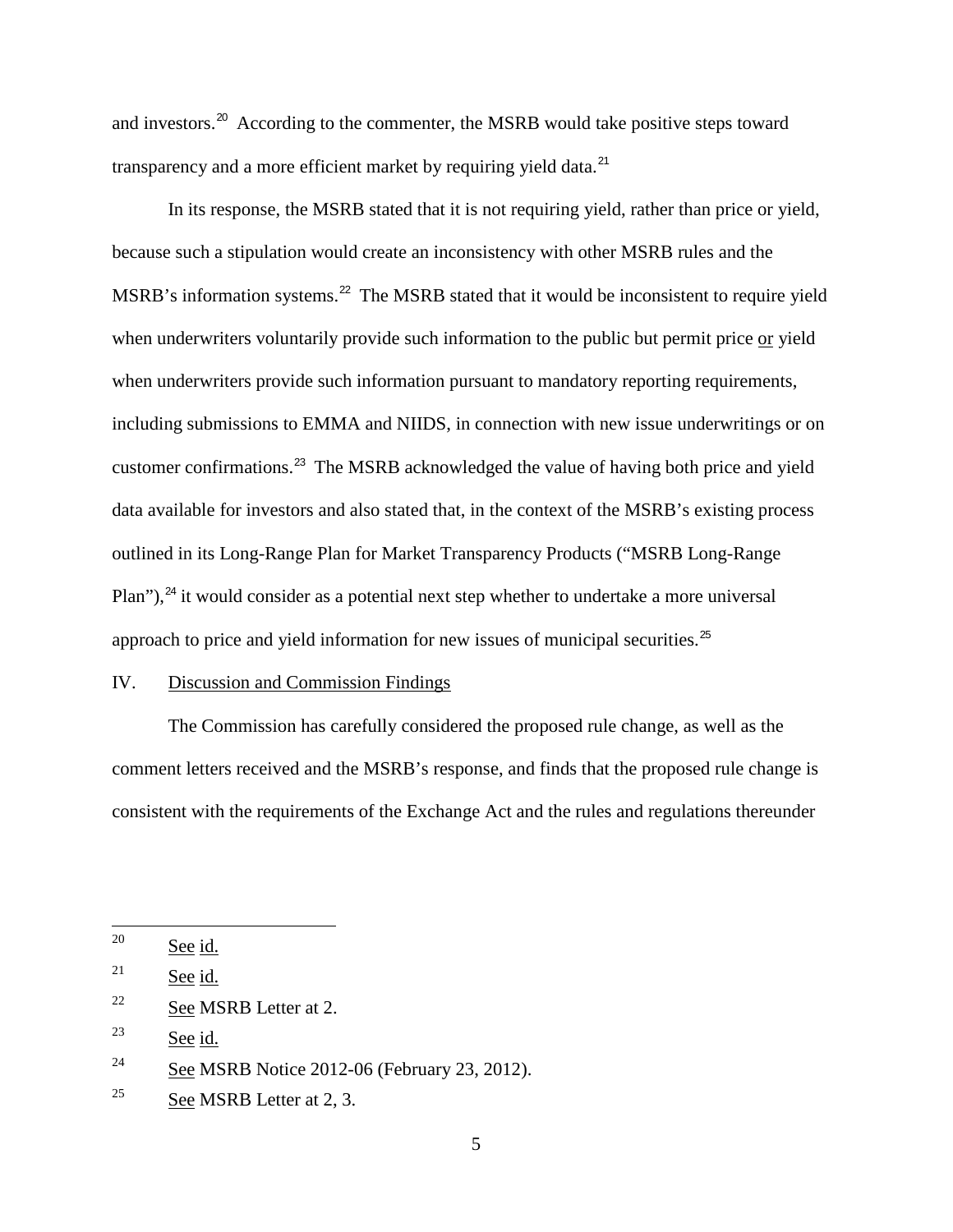applicable to the MSRB.<sup>[26](#page-5-0)</sup> In particular, the proposed rule change is consistent with Section 15B(b)(2)(C) of the Exchange Act, which provides that the MSRB's rules shall be designed to prevent fraudulent and manipulative acts and practices, to promote just and equitable principles of trade, to foster cooperation and coordination with persons engaged in regulating, clearing, settling, processing information with respect to, and facilitating transactions in municipal securities and municipal financial products, to remove impediments to and perfect the mechanism of a free and open market in municipal securities and municipal financial products, and, in general, to protect investors, municipal entities, obligated persons, and the public interest.<sup>[27](#page-5-1)</sup>

The Commission believes that the proposed rule change is reasonably designed to remove impediments to and perfect the mechanism of a free and open market in municipal securities by prohibiting certain communications that hinder price and market transparency and by facilitating new issue price discovery. The proposed rule change would require underwriters to include the initial offering price or yield in any written communication it sends to any party from and after the time of initial award, including for those maturities that are not reoffered. Although MSRB Rules G-32 and G-34 require the initial offering price or yield for all maturities, including those that are not reoffered, and prohibit underwriters from using the designation of NRO in their submissions, this information may not be readily available until the end of the date of first execution. Accordingly, the Commission believes the proposed rule change should cause issuers, investors, and other market participants to receive more timely information about initial offering prices or yields (i.e., prior to the submission deadlines of MSRB Rules G-32 and G-34).

<span id="page-5-0"></span><sup>26</sup> 26 In approving the proposed rule change, the Commission has considered the proposed rule's impact on efficiency, competition, and capital formation. 15 U.S.C. 78c(f).

<span id="page-5-1"></span><sup>&</sup>lt;sup>27</sup> 15 U.S.C. 78<u>o</u>-4(b)(2)(C).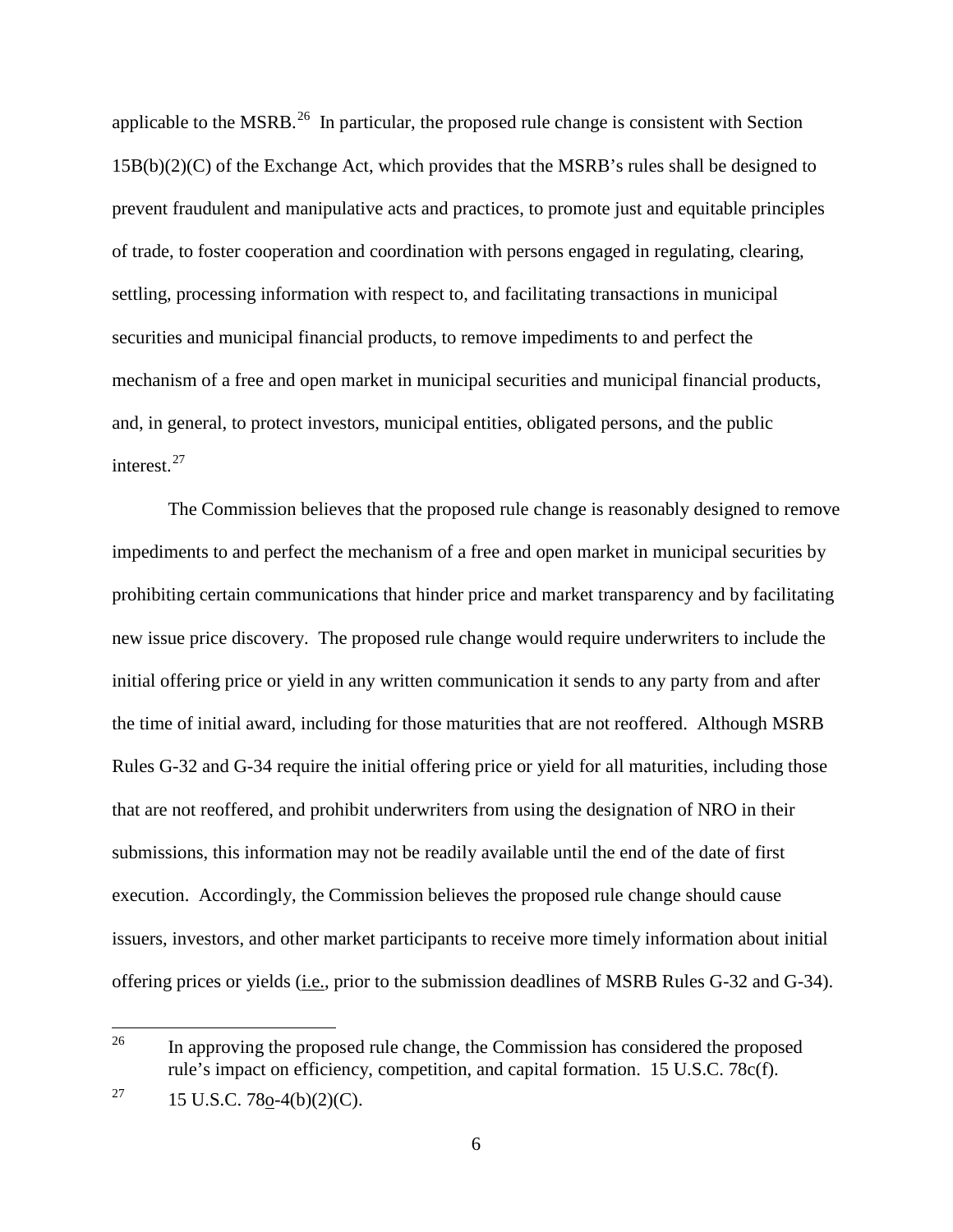This should aid issuers in pricing their own same-day transactions and benefit investors and other market participants seeking more contemporaneous price information.

The Commission also believes the proposed rule change could reduce pricing inefficiencies in the municipal securities market by providing timelier price or yield information to a larger universe of market participants. Currently, market participants have different levels of access to price or yield information about new issues of municipal securities, which could contribute to differences in prices for similar securities. The Commission believes price transparency is vital for assuring that markets are fair and efficient, and that the proposed rule change should help enhance price transparency and lead to greater price discovery in the primary market. [28](#page-6-0)

With respect to the comment that reporting of yield data should be mandatory, the Commission recognizes that other MSRB rules do not require reporting of yield, but rather allow reporting of yield or price, and that requiring yield in the context of voluntary submissions in the instant proposed rule change would be inconsistent with existing mandatory reporting requirements under other MSRB rules. The Commission, however, notes that the MSRB has acknowledged the value of having both price and yield data available to investors and understands that, in connection with the MSRB's Long-Range Plan, it would consider a more universal approach to reporting of price and yield information for new issues of municipal securities.<sup>[29](#page-6-1)</sup>

V. Conclusion

<span id="page-6-0"></span><sup>28</sup> The Commission also believes that the MSRB's proposal to delete existing subsection (e)(iii) of MSRB Rule G-34 is consistent with the Act as it would eliminate language from the Rule that no longer has any effect.

<span id="page-6-1"></span> $\frac{29}{2}$  See Notice, supra note [3,](#page-0-5) at 20670. See also MSRB's Response at 2, 3.